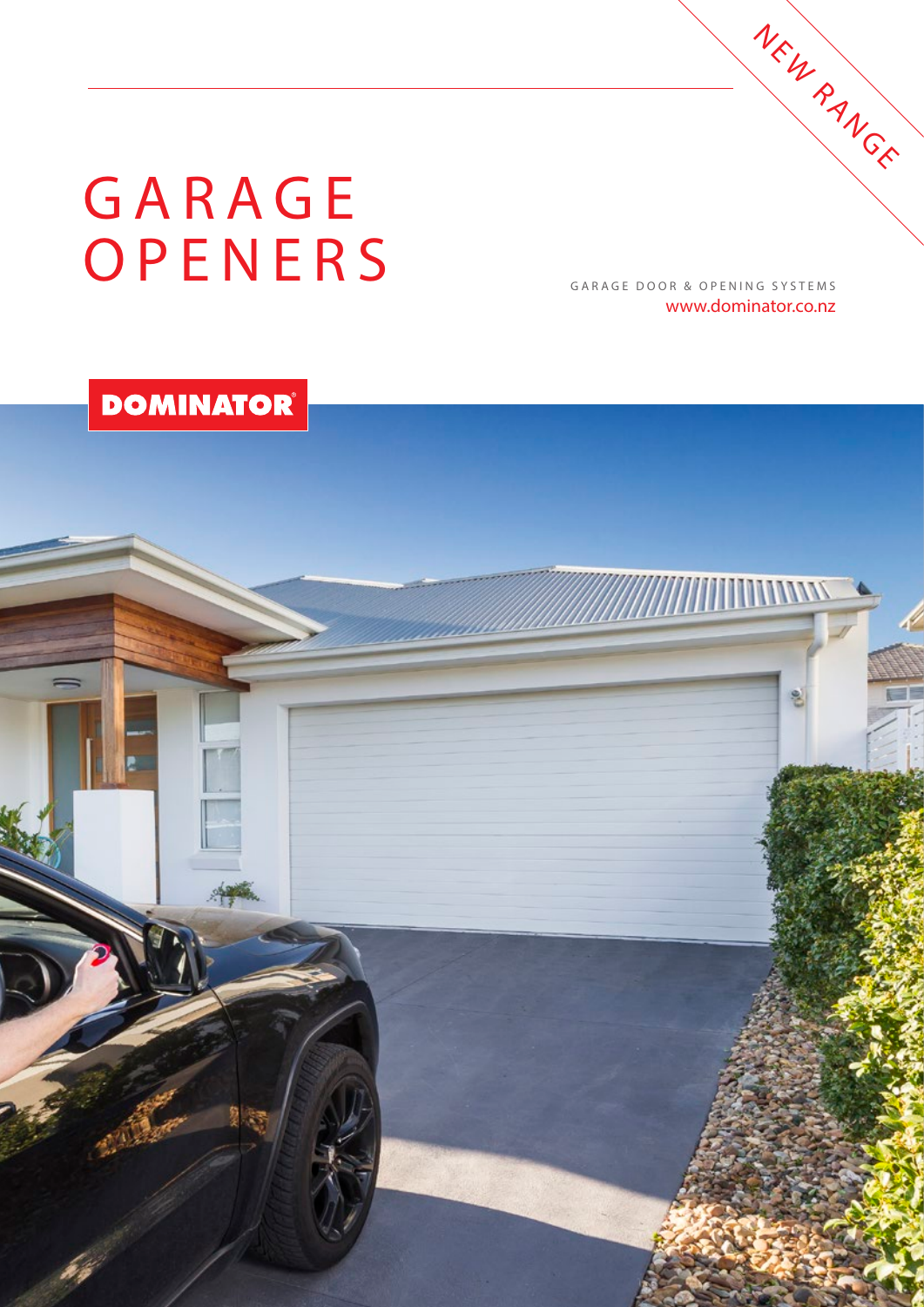THE DOMINATOR GARAGE OPENERS PROVIDE SOPHISTICATED SECURITY AND PULLING POWER.



## SECURE GARAGE DOOR **CONTROL AT A TOUCH** OF A BUTTON.

ALL DOMINATOR AUTOMATED GARAGE DOOR OPENERS COME WITH TRI-TRAN+ REMOTE CONTROL TECHNOLOGY.

GARAGE OPENERS | For a free measure and quote call 0800 DOMINATOR (366 462) **www.dominator.co.nz** ^Subject to cellular and WiFi connection and availability. \*Not available on all models.

SMART PHONE CONTROL KIT^



**BATTERY** BACKUP

 $\phi_{\mathbf{Q}}$ SUPER QUIET BELT DRIVE

- Smart, simple control of your garage door via our easy to use app.
- Secure home access with real-time alerts, 24/7 monitoring and activity logs.<sup>^</sup>





## SMART PHONE CONTROL KIT

Dominator's optional Smart Phone Control Kit lets you control your garage door with your smart phone wherever you are in the world.

- Advanced security against code grabbing devices
- Reliable operation
- Excellent operating range
- No interference from other wireless devices such as baby monitors and door bells
- 4 remote buttons so that you can operate multiple garage doors (e.g. home, bach, automatic gate).

### STANDARD FEATURES **STANDARD FEATURES OPTIONAL FEATURES**<sup>\*</sup>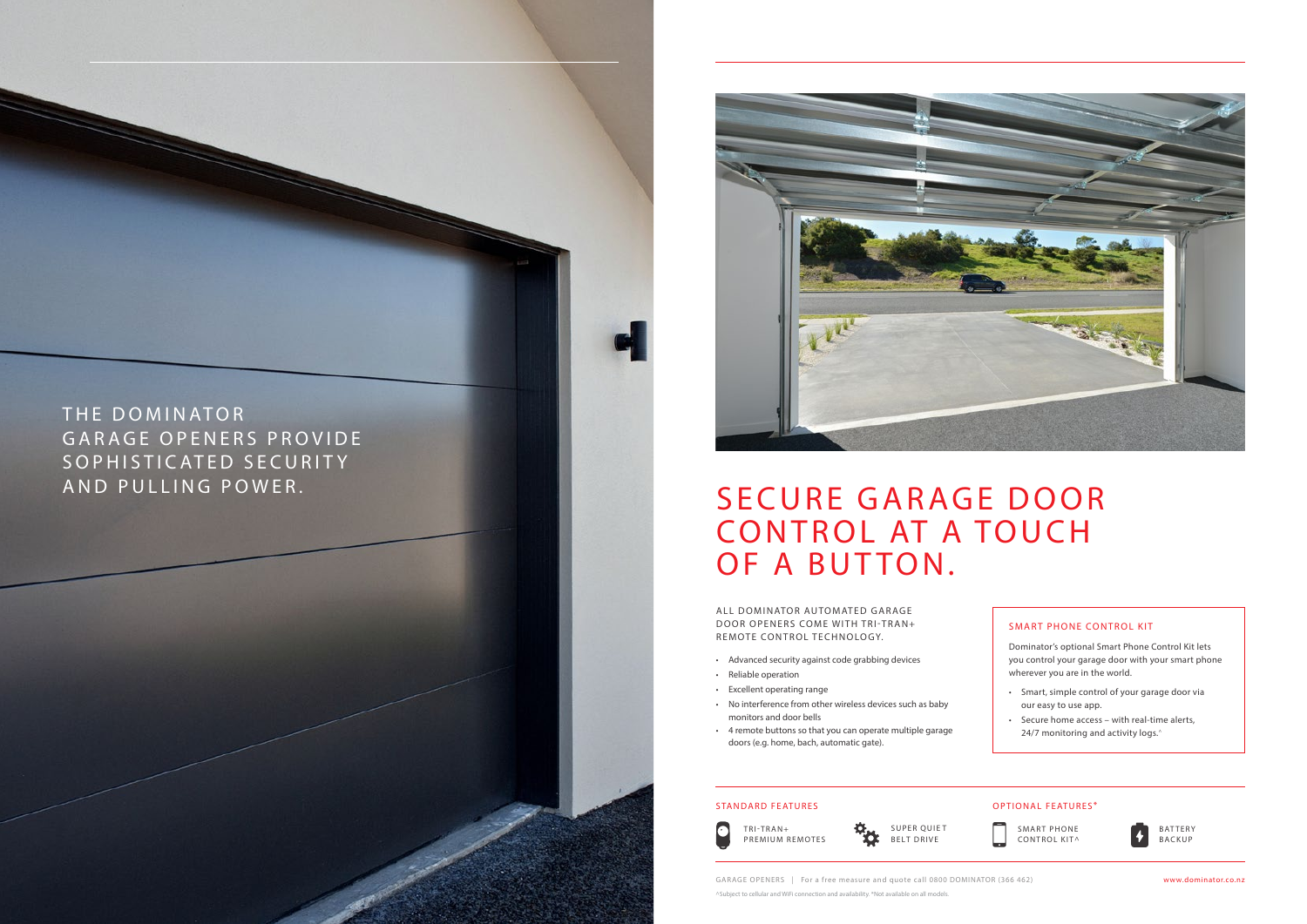



# **SELECT**

|   | 1100N DC MOTOR                      |  |  |  |
|---|-------------------------------------|--|--|--|
| Ť | SOFT START AND SOFT CLOSE           |  |  |  |
|   | LONG LASTING LED AUTOMATIC LIGHTS   |  |  |  |
|   | SUPER QUIET BELT DRIVE STANDARD     |  |  |  |
|   | <b>BUILT-IN SMART PHONE CONTROL</b> |  |  |  |
|   | 7 YEAR 20,000 CYCLE WARRANTY*       |  |  |  |
|   |                                     |  |  |  |

The Dominator Select combines affordable garage door control with the smooth and reliable operation that Dominator is known for.

The Dominator Excel is a slim and reliable roller door opener, which has the power to effortlessly operate the majority of residential rolling doors.

With all the essential features and quality accessories you come to expect from Dominator, the Dominator Secure offers exceptional value.

- ÷. 1100N DC MOTOR
- SOFT START AND SOFT CLOSE
- **LONG LASTING LED AUTOMATIC LIGHTS**
- **SUPER QUIET BELT DRIVE STANDARD**
- $\Box$ OPTIONAL SMART PHONE CONTROL
- 7 YEAR 20,000 CYCLE WARRANTY\*

# DOMINATOR® DOMINATOR® **SECURE**

### EXCEPTIONAL VALUE FOR MONEY

## **DOMINATOR®** EXCEL

- 700N DC MOTOR б'n.
- $\ddagger$ SOFT START AND SOFT CLOSE
- **LONG LASTING LED AUTOMATIC LIGHTS**
- $\phi_{\rm th}$ SUPER QUIET BELT DRIVE STANDARD
- $\Box$ OPTIONAL SMART PHONE CONTROL
- 5 YEAR 10,000 CYCLE WARRANTY

^Subject to cellular WIFI connection and availability. Phone not included. GARAGE OPENERS | For a free measure and quote call 0800 DOMINATOR (366 462) www.dominator.co.nz

| <b>600N DC MOTOR</b>                             |
|--------------------------------------------------|
| SOFT START AND SOFT CLOSE                        |
| LONG LASTING LED AUTOMATIC LIGHTS                |
| COMPACT DESIGN - CAN BE INSTALLED IN MOST SPACES |
| OPTIONAL SMART PHONE CONTROL                     |
| 7 YEAR 20.00 CYCLE WARRANTY*                     |

# DOMINATOR<sup>®</sup> SMART

\*PURCHASE A DOMINATOR SMART OR SECURE OPENER WITH A DOMINATOR SECTIONAL OR ROLLER DOOR, REGISTER ONLINE AND YOU'LL RECEIVE A DOMINATOR 10 YEAR DOOR & OPENER WARRANTY.

#### AFFORDABLE AND RELIABLE

### SMART, SIMPLE AND SECURE







#### OVERHEAD SECTIONAL DOOR OPENER OVERHEAD SECTIONAL DOOR OPENER ROLLER DOOR OPENER OVERHEAD SECTIONAL DOOR OPENER

Dominator's fastest, smartest and most secure opener with an unrivalled level of safety and security, plus Smart Phone Control as standard, you can rest easy knowing you can monitor and operate your garage door from anywhere^.

#### FAST, SMART AND SECURE









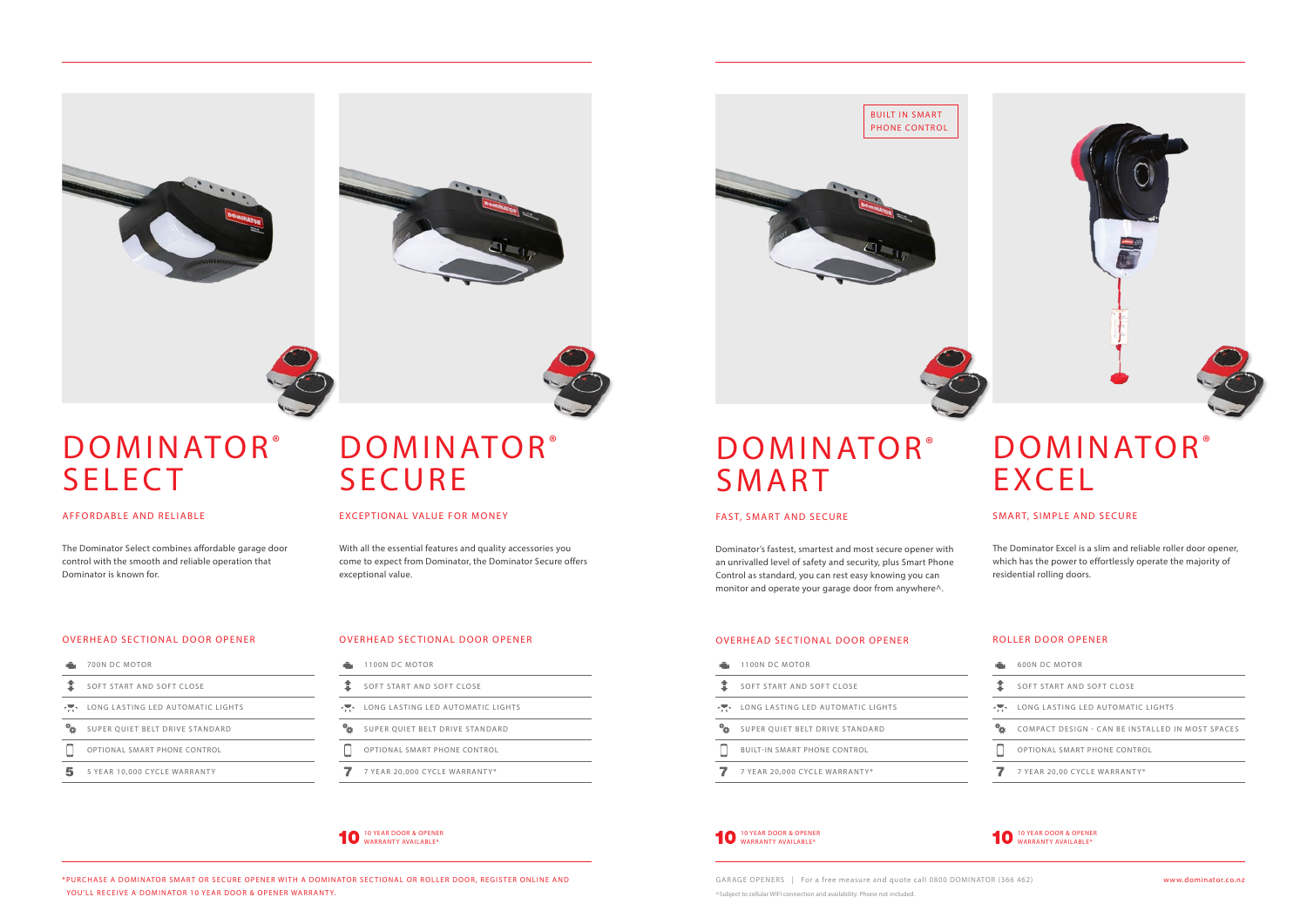1400N DC MOTOR

 $\blacksquare$  $\hat{1}$ 

#### **LONG LASTING LED AUTOMATIC LIGHTS**  $\Phi_{\underline{\nu}\underline{\nu}}$ MULTIPLE CONTROL OPTIONS

 $\Box$ OPTIONAL SMART PHONE CONTROL

SOFT START AND SOFT CLOSE

- 
- $2<sup>1</sup>$ 2 YEAR 10,000 CYCLE WARRANTY\*



### POWERHOUSE PERFORMANCE FOR DEMANDING APPLICATIONS

## ACCESSORIES & SPECIFICATIONS

If you need to power a very large rolling door or live in a high wind area, Hiro™ is the ideal choice.

Hiro™'s heavy duty motor delivers extraordinary power and its compact design allows it to be used in tight spaces within your garage or shed.



The Dominator Toro® GDO-10 offers a sophisticated industrial rolling door opener with superior pulling power.

|                                              | <b>SECTIONAL DOORS</b>                                    |                                                           |                                                           | <b>ROLLING DOORS</b>                                   |                                                                          |                                                    |
|----------------------------------------------|-----------------------------------------------------------|-----------------------------------------------------------|-----------------------------------------------------------|--------------------------------------------------------|--------------------------------------------------------------------------|----------------------------------------------------|
|                                              | <b>SELECT</b><br>$DSO-1$                                  | <b>SECURE</b><br>$DSO-2$                                  | SMART<br>$DSO-3$                                          | <b>EXCEL</b><br><b>RDO-1V4</b>                         | HIRO <sup>"</sup><br>GDO-12                                              | <b>TORO</b> <sup>*</sup><br>GDO-10                 |
| <b>PEAK PULLING</b><br><b>FORCE</b>          | 700N                                                      | 1100N                                                     | 1100N                                                     | 600N                                                   | 1400N                                                                    | 1000N                                              |
| <b>MAXIMUM DOOR</b><br>WEIGHT                | 140 <sub>kg</sub>                                         | 235kg                                                     | 235kg                                                     | 110 <sub>kg</sub>                                      | 270kg                                                                    | 270kg                                              |
| MAXIMUM<br>RECOMMENDED<br><b>DOOR SIZE</b>   | 15m <sup>2</sup>                                          | 18m <sup>2</sup>                                          | 18m <sup>2</sup>                                          | 16.5m <sup>2</sup>                                     | 28m <sup>2</sup>                                                         | 28m <sup>2</sup>                                   |
| <b>TYPICAL TRAVEL</b><br>SPEED               | 140mm<br>/ second                                         | Up to 180mm<br>/ second                                   | Up to 180mm<br>/ second                                   | 130mm<br>/ second                                      | 90-102-118mm<br>/ second                                                 | Variable                                           |
| <b>BUILT-IN LIGHT</b>                        | $Yes - LED$                                               | $Yes - LED$                                               | $Yes - LED$                                               | $Yes - LED$                                            | $Yes - LED$                                                              | Output available                                   |
| <b>REMOTE CONTROLS</b>                       | 2 x Premium<br>Tri-Tran™+<br>remotes<br>& 1 x Wall button | 2 x Premium<br>Tri-Tran™+<br>remotes<br>& 1 x Wall button | 2 x Premium<br>Tri-Tran™+<br>remotes<br>& 1 x Wall button | 2 x Premium<br>Tri-Tran™+ remotes<br>& 1 x Wall button | 2 x Premium<br>TrioCode <sup>™</sup> 128<br>remotes<br>& 1 x Wall button | 2 x TrioCode" 128<br>remotes<br>& 1 x Wall control |
| WARRANTY                                     | 5 YEAR<br>10,000 cycle<br>warranty                        | 7 YEAR<br>20,000 cycle<br>warranty                        | 7 YEAR<br>20,000 cycle<br>warranty                        | 7 YEAR<br>20,000 cycle<br>warranty                     | 2 YEAR<br>10,000 cycle<br>warranty                                       | 2 YEAR<br>5,000 cycle<br>warranty                  |
| <b>SMART PHONE</b><br>CONTROL                | Optional                                                  | Optional                                                  | Standard                                                  | Optional                                               | Optional                                                                 | N/A                                                |
| <b>SOFT START &amp;</b><br><b>SOFT CLOSE</b> | Yes                                                       | Yes                                                       | Yes                                                       | Yes                                                    | Yes                                                                      | Yes                                                |
| <b>LOW STANDBY</b><br><b>POWER</b>           | Yes                                                       | Yes                                                       | Yes                                                       | Yes                                                    | Yes                                                                      | Yes                                                |
| <b>SERVICE INDICATOR</b>                     | Yes                                                       | Yes                                                       | Yes                                                       | Yes                                                    | Yes                                                                      | Yes                                                |



# DOMINATOR® DOMINATOR®

# HIRO™ GDO-12 TORO® GDO-10

ROLLER DOOR OPENER

It comes as standard with built-in battery backup and a wall mounted LCD control panel that can programme a variety of operating modes for your security and safety.

## A GIANT IN ROLLING DOOR AUTOMATION

### ROLLER DOOR OPENER

- 1000N DC MOTOR
- SOFT START AND SOFT CLOSE
- LOGIC CONTROLS WITH LCD SCREEN
- **<sup>\$</sup>25:** MANAGES UP TO 511 TRIOCODE™ 128 TRANSMITTERS
- 2 2 YEAR 5,000 CYCLE WARRANTY\*

SAFETY BEAMS



If you have young children or pets, the addition of infra-red beams provides added safety and security, as the door will automatically stop and reverse if the beam is broken whilst the door is closing.



In the event of a blackout or other break to the power supply, the opener will still be operational with a rechargeable battery backup.



#### ENTRY KEY PAD



Allows entry to the garage without a remote transmitter and is great for children. There's no need to give them a key or transmitter as they can enter the house with their PIN.

### AUTO-LOCK

This smart keyless technology allows you to lock your garage door every time you close it using nothing but your regular remote control. The lock more than doubles the force required at the lock point to lift the door from a closed position.